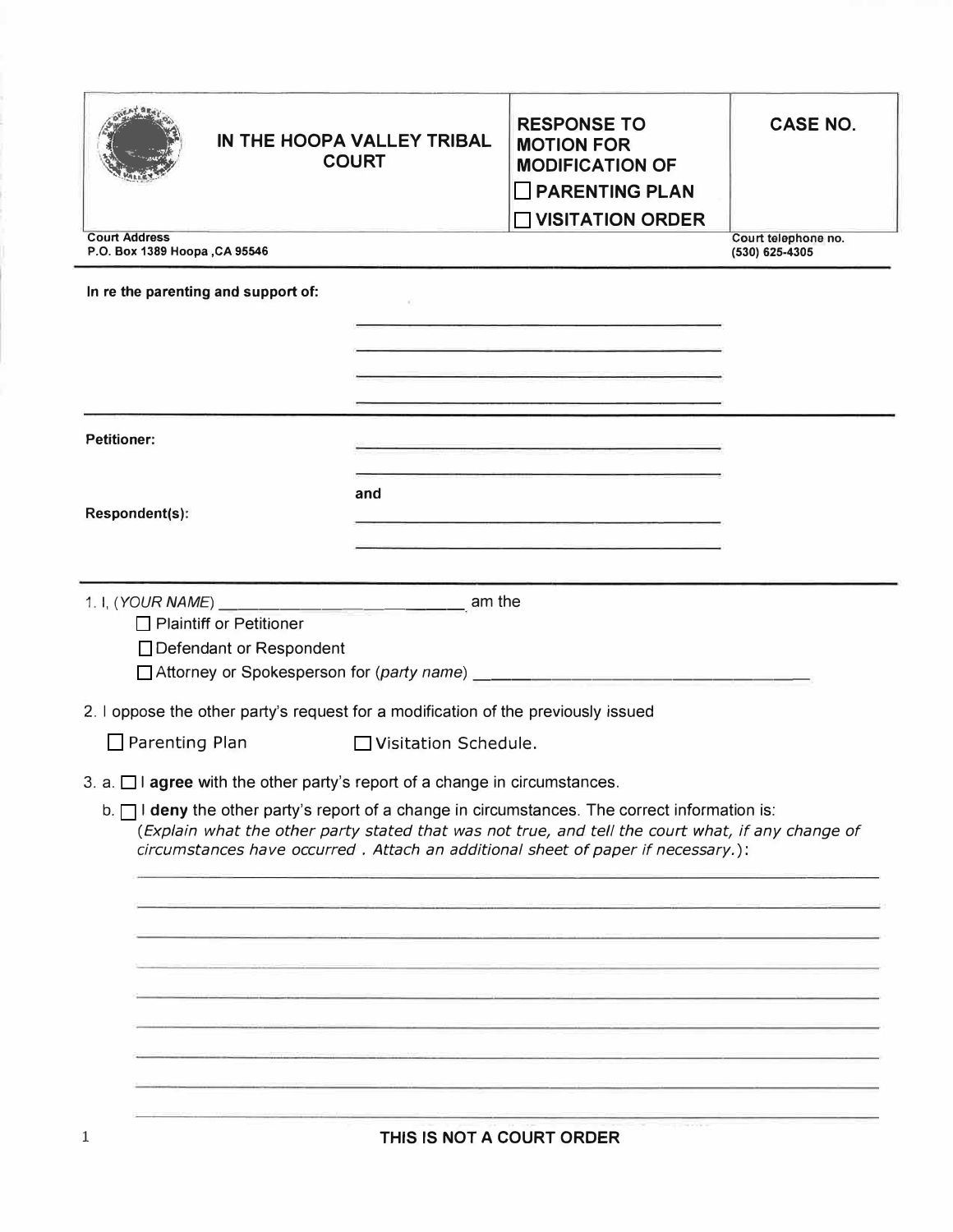| $\Box$ I have attached an additional sheet of paper.                                                                                                                                                                                                                           |
|--------------------------------------------------------------------------------------------------------------------------------------------------------------------------------------------------------------------------------------------------------------------------------|
| 4. a. $\Box$ I agree with the plaintiff that the requested changes to the previous custody or visitation order are<br>necessary based on the change in circumstances in this case.                                                                                             |
| b. I disagree with the plaintiff that the requested changes to the previous custody or visitation order are<br>necessary based on the change in circumstances in this case. (Describe the changes you are disagree<br>with. Attach an additional sheet of paper if necessary). |
|                                                                                                                                                                                                                                                                                |
|                                                                                                                                                                                                                                                                                |
|                                                                                                                                                                                                                                                                                |
|                                                                                                                                                                                                                                                                                |
|                                                                                                                                                                                                                                                                                |
|                                                                                                                                                                                                                                                                                |
|                                                                                                                                                                                                                                                                                |
|                                                                                                                                                                                                                                                                                |
|                                                                                                                                                                                                                                                                                |
|                                                                                                                                                                                                                                                                                |
|                                                                                                                                                                                                                                                                                |
|                                                                                                                                                                                                                                                                                |
|                                                                                                                                                                                                                                                                                |
|                                                                                                                                                                                                                                                                                |
| I have attached an additional sheet of paper.                                                                                                                                                                                                                                  |
| 5. I<br>$\Box$ do not believe the requested modification is in the best interests of the<br>$\Box$ believe<br>child(ren).                                                                                                                                                      |
| I declare under penalty of perjury of the laws of the Hoopa Valley Tribe that everything within this<br>document is true and correct to the best of my knowledge or belief.                                                                                                    |

| Dated: | Signed:  |
|--------|----------|
|        | Address: |
|        | Phone:   |

2 **THIS IS NOT A COURT ORDER**